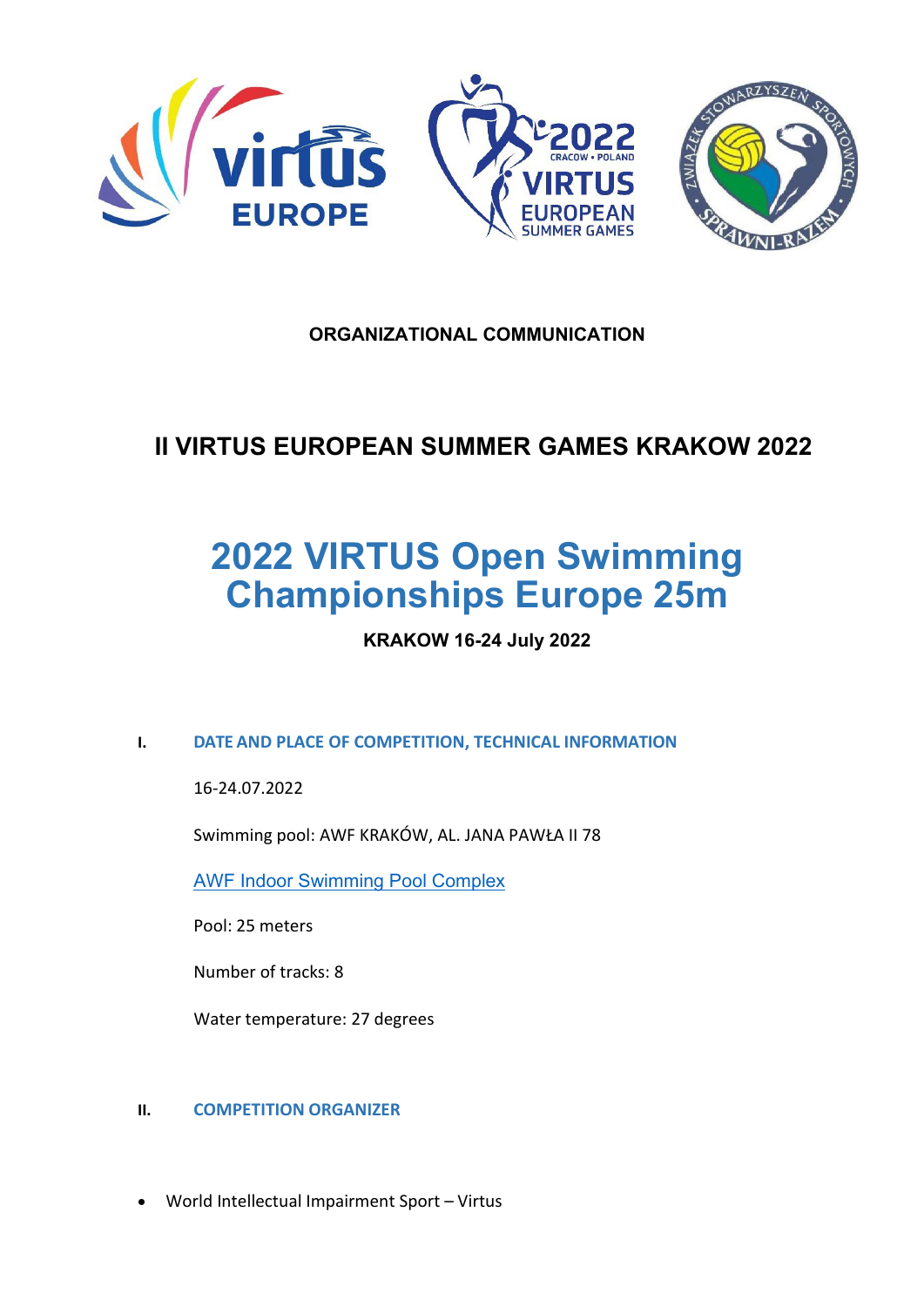• Union of Sport Associations "Sprawni-Razem"

#### **III. Conditions of participation**

- The right to take part in the competition is granted to persons listed on Virtus Master Lists as:
	- 1. II 1
	- 2. II 2
	- 3. II 3
- Applications should be sent on the attached excel forms by email zawody@swimart.pl E-mail with subject line: Country - *Virtus 2022*
- Competitors have the right to start in several individual competitions and relays;
	- The deadline for applications is **30.06.2022;**
	- Deletion of the swimmer possible until Technical Meeting;
	- registration for the relay will take place at the Technical Meeting and the compositionof the relay team (names and surnames) must be declared one session before therelay;
	- Each national team can enter as many swimmers as it wants for one competition, but only 3 swimmers from the country (in one eligibility group) can get to thefinals;
	- In competitions where there will be Direct/Straight Finals, it is allowed to enter maximum 3 swimmers from the country (in one eligibility group).

#### **IV. TECHNICAL REGULATIONS**

- The competition will be played in series on time in accordance with World Para Swimming and VIRTUS regulations;
- Competitions covered by the competition program (all events will be multi eligibility group and for both Male and Female):
	- Freestyle: 50m, 100m, 200m, 400m add 800m (max 4 Heats)
	- Backstroke: 50m, 100m, 200m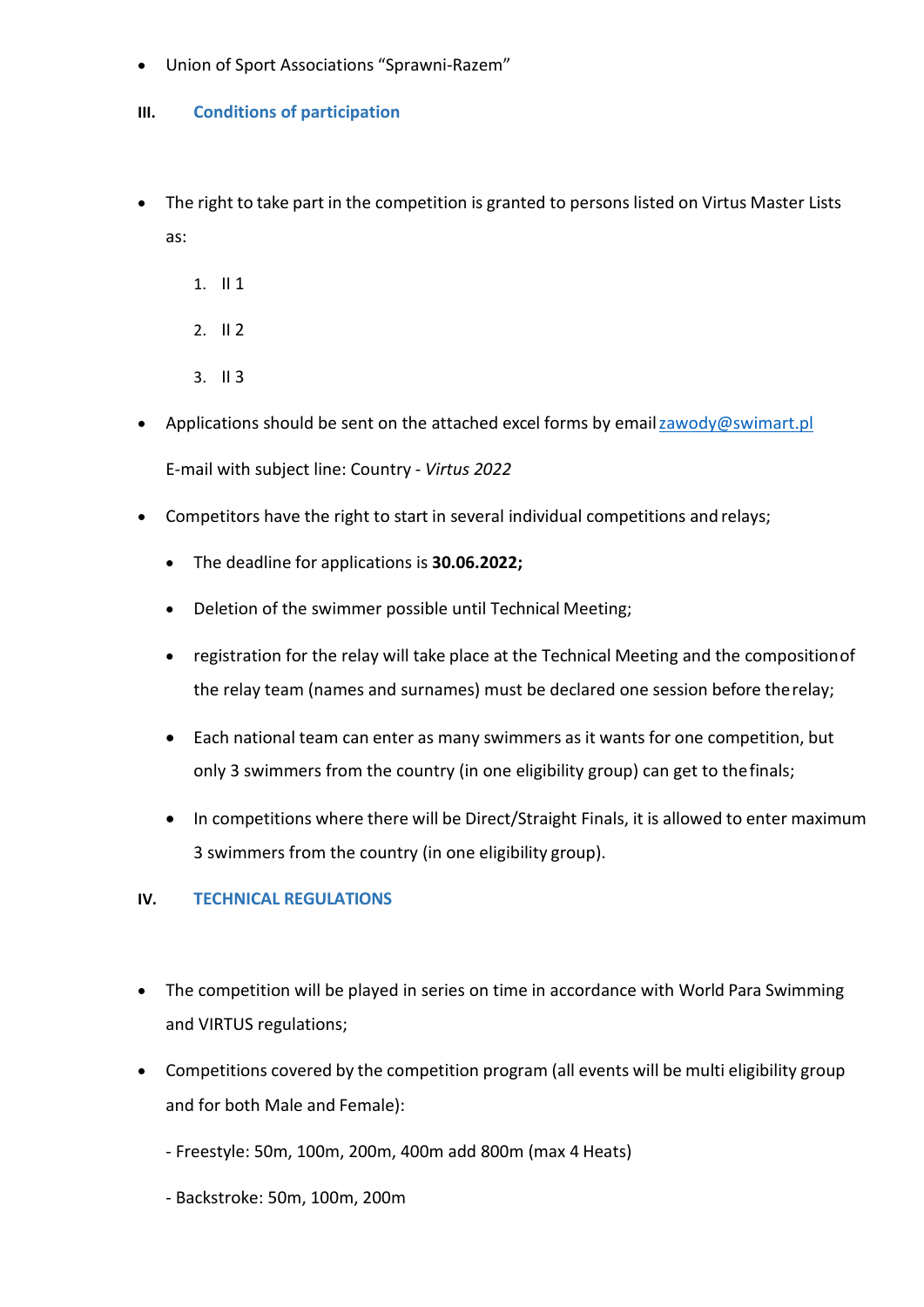- Breaststroke: 50m, 100m, 200m
- Butterfly: 50m, 100m, 200m
- Individual Medley: 100m, 200m
- Relays:

4x50m freestyle, (Male, Female, Mixed)

4x50m Medley style (Male, Female, Mixed)

4x100m Freestyle (Male, Female, Mixed) and 4x100m Medley (Male, Female, Mixed)

- During the competition, Victory Ceremonies will be conducted
- Relays and events from 200 m upwards will be run as Timed Finals
- The event program is preliminary and may change depending on the number ofentrants
- During the competition,a small swimming pool will be made available to the participants for warm up.

#### **Competition program:**

#### **16.07.2022 (Saturday)**

15:00-18:00 training (8 lanes)

#### **17.07.2022 (Sunday)**

9:00-15:00 training (8 lanes)

19.00 – technical and organizational meeting of coaches and team managers with the main referee of the competition and Virtus TD, verification of swimmers.

#### **18.07.2022 (Monday) – 23.07.2022 (Saturday) except 21.07.2022**

Eliminations – all starting eligibility groups start (II1, II2, II3)

Finals – starts in separate categories, subject to decision by TD

#### **21.07.2022 (Thursday) – day without competition**

9.00-12.00 – training